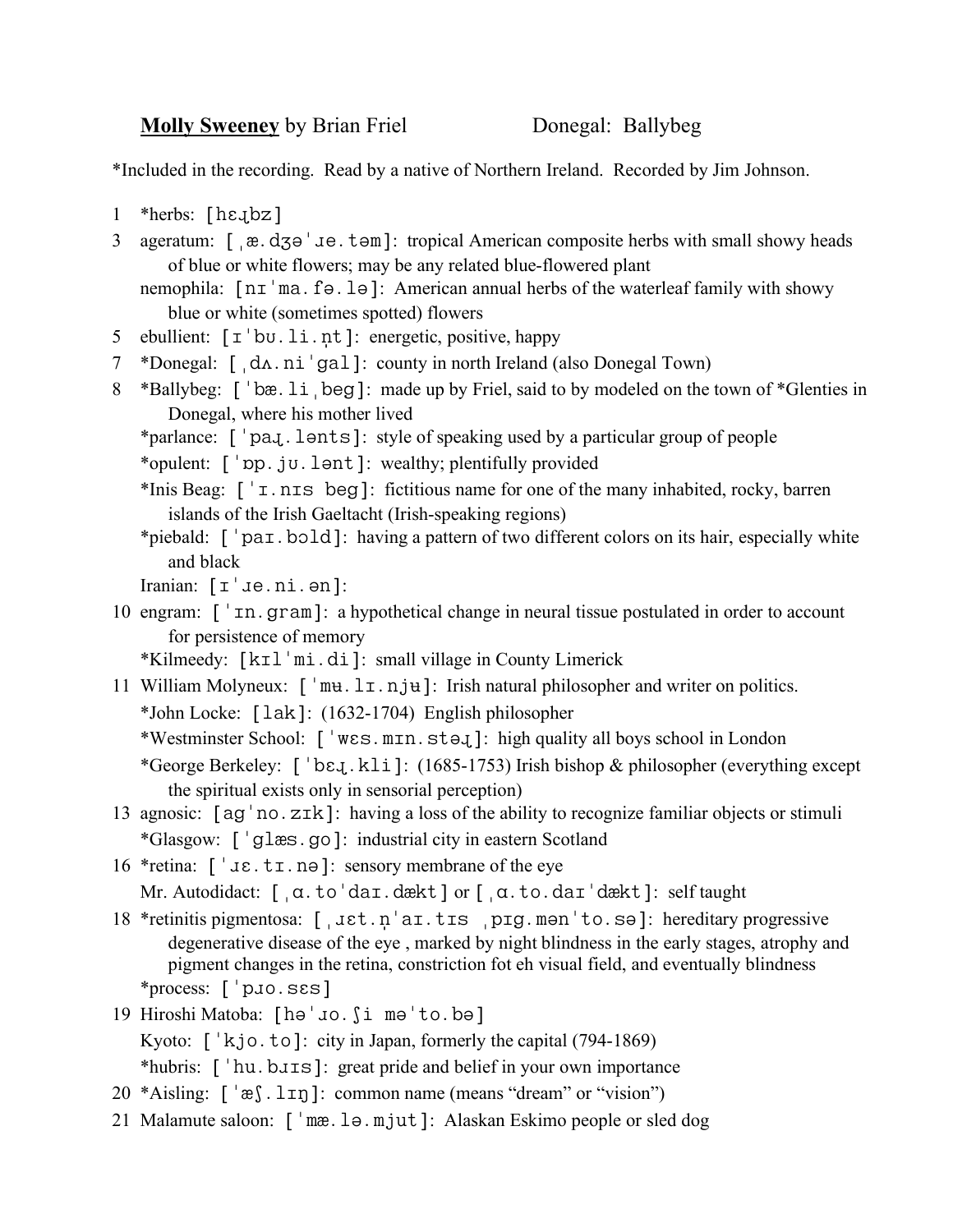$*McLaughlin: [mr'gla.kIIn]$ 

\*Rita Cairns:  $[k \epsilon q n z]$ 

- 22  $*$  decent:  $\lceil \cdot \text{de} \cdot \cdot \text{snt} \rceil$
- 25  $*Oslo: ['az.lo]: capital of Norway$ 
	- \*wan: [wan]: sickly, pale, feeble
	- Galatea:  $\lceil$  ga.  $\text{le}^{\dagger}$  ti.  $\vartheta$  : female figure sculpted by Pygmalion and given life by Aphrodite in fulfillment of his prayer
	- \*Icarus:  $\lceil \cdot r \rceil$ . ko. 1 as  $\lceil \cdot r \rceil$ : son of Daedalus who escaped prison by flying with wings made of wax which melt in the heat of the sun, causing him to fall in the sea and drown
- 26 Abyssinia: [æ.bs.ni.] or [-sn.j]: another name for Ethiopia
- 27 habesh:  $\lceil h\theta \rceil$ : former name of Abyssinia, may have also been part of Syria; perhaps a Syrian word for turkey
- 28 \*laconic: [lə 'ka.nɪk]: using few words to express what you mean
- 30 \*Rudolf Valentino: ['Ju.dolf væ.lɪn'ti.no]: great male romantic lead in silent movies
- 41 centaurea:  $[sen'ta.4i.9]: blue corn flowers$
- 42 \*vase: [vaz]
- 43 \*bogman:  $\lceil \cdot \log \rceil$  mæn]: person living in the wet, spongy marshland Dubai:  $\int$  du  $\bar{b}$  ba $\bar{c}$ ]: the name of a sheikhdom (nation) and a city there peregrins:  $\lceil \cdot p \varepsilon \cdot q \cdot q \cdot q \cdot q \rceil$ : swift falcon
- $47$  \*profusion:  $[p_1o' f_ju. \nabla n]$ : great quantity, lavish extravagance
- 48 \*apparition:  $[a, b] = [a, b] = [a, b]$ : unexpected sight; ghost; act of appearing
- 49 \* macula:  $\lceil \cdot \text{max. k} \rceil$  = . L =  $\lceil \cdot \text{max. k} \rceil$ : a spot or blotch (different from surrounding tissue) \*atrophied: ['æ.t.jo.fid]: decreased in size, withered
- 51 \*Tramore beach:  $\lceil \text{t}_0 \rceil$ : beautiful beach in County Waterford (SE coast of Ireland) \*extraordinary: [ [ck.st.jo'o.dn ne.ji]
- 52 gnosis:  $\lceil \cdot \text{no} \rceil$ : esoteric knowledge of spiritual truth held by the ancient Gnostics to be essential to salvation
- 53 \*Zollner illusion:  $\lceil$  'zal.neq.]: shorter lines at an angle to longer ones alter our perception of how close together either end of the longer lines is (see illustration at end)
	- \*Ames distorting room:  $[e: mz]$ : principle used in fun house illusions where rooms angle to make people seem taller/shorter or stand at an angle (see illustration at end)
	- \*Muller-Lyer illusion:  $\lceil \cdot \text{mu} \rceil$ . leg.  $\lceil \cdot \text{len} \rceil$ : two equal lines have a pointing angle on either end, pointing inward on one line and outward on the other, so that the lines appear to be different lengths (see illustration at end)
- 55 \*Moriarity's:  $[mo.4i'a.4e.1i'z]$ :
- 57 \*Fethard-on-Sea:  $\lceil \frac{1}{5} \varepsilon \cdot \theta \cdot d \rceil$ : made up by Friel; many towns have "on" or "upon" to define the body of water they are near (Stratford-upon-Avon)
- 59 \*Lough Anna:  $\lceil$  lac<sup>-</sup>  $\lceil$  a.na]: (lough = lake) two miles southeast of Glenties, good trout fishing (March 1-Oct 9), some salmon (March 1- Sept 30)